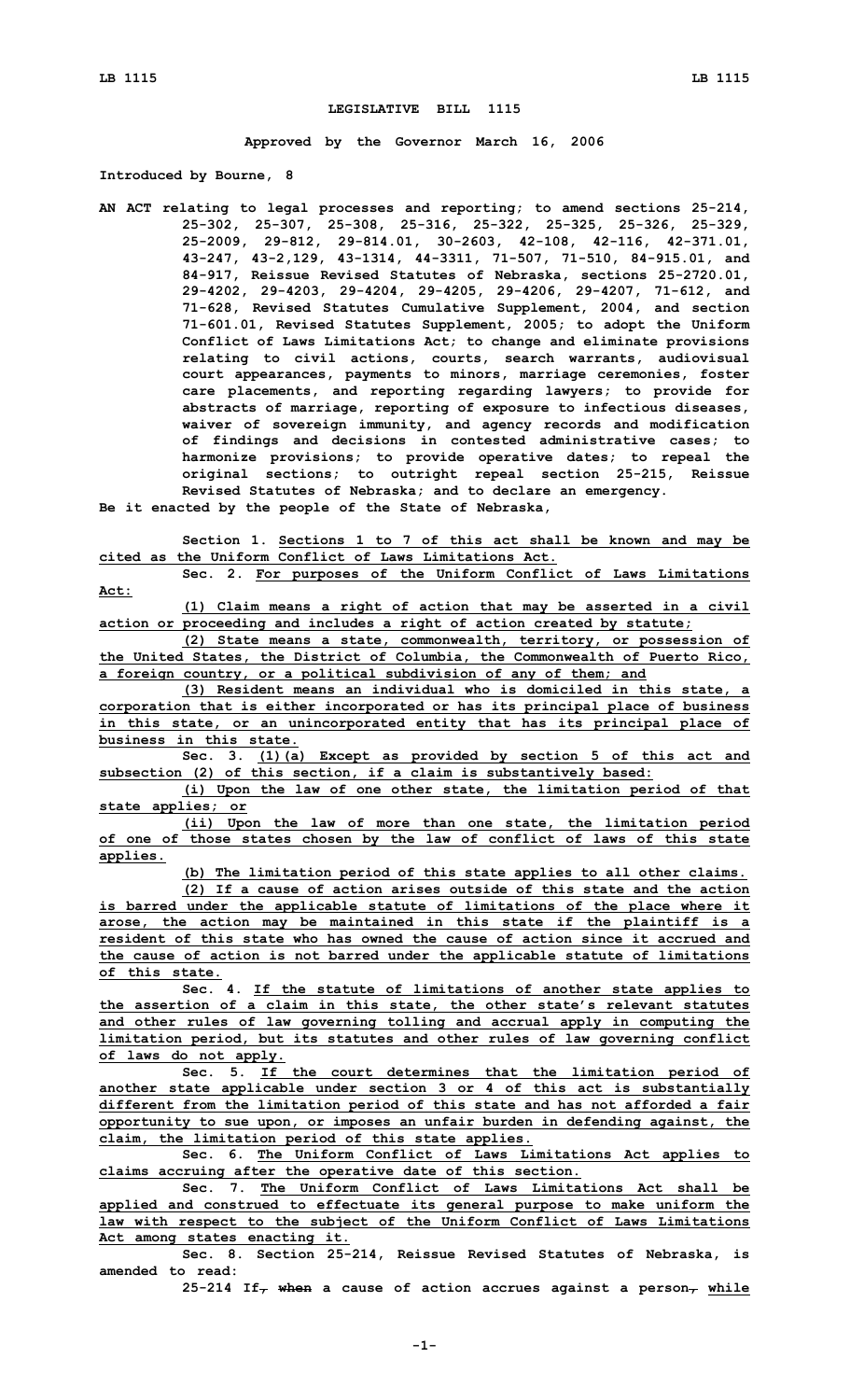## **LB 1115 LB 1115**

**he or she is out of the state, or shall have or has absconded or concealed himself or herself, the period limited for the commencement of the action shall not begin to run (1) until he or she comes into the state, or (2) while he or she is absconded or concealed. If the person ; and if, after the cause of action accrues, he departs from the state, or absconds or conceals himself or herself after the cause of action accrues, the time of his or her absence or concealment shall not be computed as any part of the period within which the action must be brought.**

**Sec. 9. Section 25-302, Reissue Revised Statutes of Nebraska, is amended to read:**

**25-302 The assignee of <sup>a</sup> thing in action may maintain an action thereon in his the assignee's own name and behalf, without the name of the assignor.**

**Sec. 10. Section 25-307, Reissue Revised Statutes of Nebraska, is amended to read:**

**25-307 Except as provided by the Nebraska Probate Code, the action of an infant shall be commenced, maintained, and prosecuted by his or her guardian or next friend. Such actions may be dismissed with or without prejudice by the guardian or next friend only with approval of the court. When the action is commenced by his or her next friend, the court has power to dismiss it, if it is not for the benefit of the infant, ; or to substitute the guardian of the infant, or any person, as the next friend. Any action taken pursuant to this section shall be binding upon the infant.**

**Sec. 11. Section 25-308, Reissue Revised Statutes of Nebraska, is amended to read:**

**25-308 The guardian, conservator, or next friend is liable for the costs of the action brought by him the guardian, conservator, or next friend, and, when he or she is insolvent, the court may require security for them the costs of the action. The guardian, conservator, or next friend may be <sup>a</sup> witness in an action brought by him the guardian, conservator, or next friend.**

**Sec. 12. Section 25-316, Reissue Revised Statutes of Nebraska, is amended to read:**

**25-316 If the plaintiff, in any judgment so rendered against any company or partnership, shall seek seeks to charge the individual property of the persons composing such company or firm, it shall be lawful for him the plaintiff to file <sup>a</sup> bill in equity against the several members thereof, setting forth his or her judgment and the insufficiency of the partnership property to satisfy the same, and to have <sup>a</sup> decree for the debt, and an award of execution against all such persons, or any of them as may appear to have been members of such company, association, or firm.**

**Sec. 13. Section 25-322, Reissue Revised Statutes of Nebraska, is amended to read:**

**25-322 An action does not abate by the death or other disability of <sup>a</sup> party, or by the transfer of any interest therein during its pendency, if the cause of action survive or continue survives or continues. In the case of the death or other disability of <sup>a</sup> party, the court may allow the action to continue by or against his or her representative or successor in interest. In case of any other transfer of interest, the action may be continued in the name of the original party; or the court may allow the person to whom the transfer is made to be substituted in the action.**

**Sec. 14. Section 25-325, Reissue Revised Statutes of Nebraska, is amended to read:**

**25-325 Upon the affidavit of <sup>a</sup> defendant, before answer in an action upon contract or for the recovery of personal property, that some third party, without collusion with him the defendant, has or makes <sup>a</sup> claim to the subject of the action, and that he the defendant is ready to pay or dispose of the same as the court may direct, the court may make an order for the safekeeping, or for the payment, or deposit in court, or delivery of the subject of the action, to such person as it may direct, and an order requiring such third party to appear in <sup>a</sup> reasonable time and maintain or relinquish his or her claim against the defendant. If such third party, being served with <sup>a</sup> copy of the order by the sheriff or such other person as the court may direct, fail fails to appear, the court may declare him such third party barred of all claim in respect to the subject of the action against the defendant therein. If such third party appear appears, he or she shall be allowed to make himself or herself the defendant in the action in lieu of the original defendant, who shall be discharged from all liability to either of the other parties in respect to the subject of the action, upon his compliance by the defendant with the order of the court for the payment, deposit, or delivery thereof.**

**Sec. 15. Section 25-326, Reissue Revised Statutes of Nebraska, is amended to read:**

**25-326 The provisions of section 25-325 shall be applicable to an**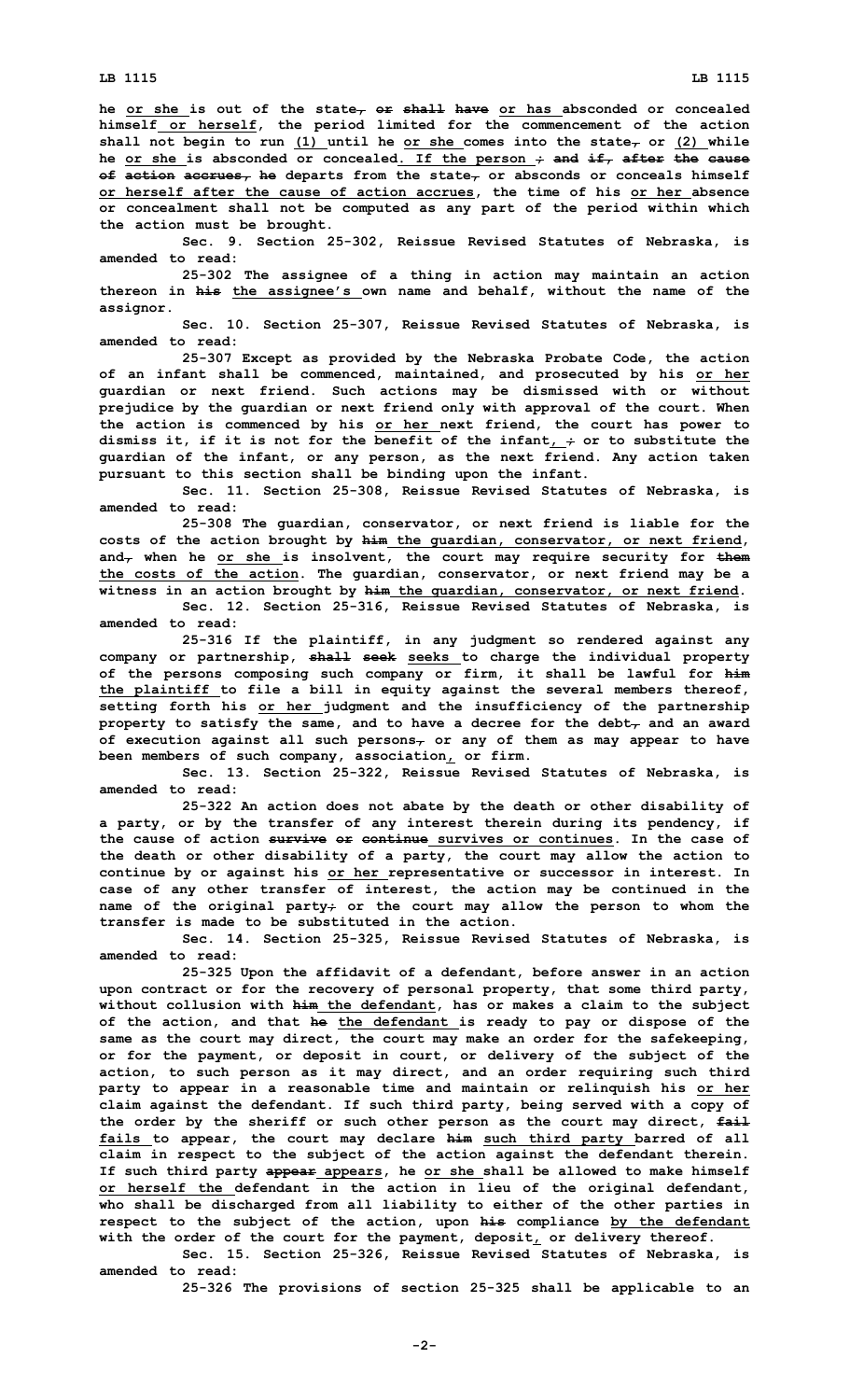**action brought against <sup>a</sup> sheriff, or other officer, for the recovery of personal property taken by him or her under execution, or for the proceeds of such property so taken and sold by him or her. The defendant in such action shall be entitled to the benefit of those provisions against the party in whose favor the execution issued, upon exhibiting to the court the process under which he the defendant acted, with his or her affidavit that the property, for the recovery of which, or its proceeds, the action is brought, was taken under such process.**

**Sec. 16. Section 25-329, Reissue Revised Statutes of Nebraska, is amended to read:**

**25-329 The court shall determine upon the intervention at the same time that the action is decided, and if the claim of the intervenor is not sustained, the intervenor he shall pay all costs of the intervention.**

**Sec. 17. Section 25-2009, Reissue Revised Statutes of Nebraska, is amended to read:**

**25-2009 The provisions of this chapter Chapter 25 shall apply to the Supreme Court, Court of Appeals, and county court, so far as the same may be applicable to the judgments or final orders of such courts. The parties shall be limited to the same time in which to commence proceedings; and in estimating time, the county court shall, for such purpose, be considered as holding, in each year, <sup>a</sup> regular term of court commencing on the first Monday of each calendar month January 1.**

**Sec. 18. Section 25-2720.01, Revised Statutes Cumulative Supplement, 2004, is amended to read:**

**25-2720.01 The county court, including the county court when sitting as <sup>a</sup> juvenile court, shall have the power to set aside default judgments and to vacate or modify its own judgments or orders during or after the term at which such judgments or orders were made in the same manner as provided for actions filed in the district court.**

**Sec. 19. Section 29-812, Reissue Revised Statutes of Nebraska, is amended to read:**

**29-812 <sup>A</sup> search warrant authorized by sections 29-812 to 29-821 may be issued by any judge of the county court, district court, Court of Appeals, or Supreme Court for execution anywhere within the State of Nebraska. A similar search warrant authorized by such sections may be issued, by any judge of the county court within his or her district or, subject to section 24-519, by any clerk magistrate within the county in which the property sought is located.**

**Sec. 20. Section 29-814.01, Reissue Revised Statutes of Nebraska, is amended to read:**

**29-814.01 <sup>A</sup> search warrant may be issued under section 29-814.04 pursuant to written affidavit sworn to before <sup>a</sup> magistrate, <sup>a</sup> or judge, or any other person authorized to administer oaths under the laws of this state by the person making it. Such affidavit shall particularly describe the persons or places to be searched and the persons or property to be seized. Such affidavit shall set forth the facts and circumstances tending to show that such person or property is in the place, or the property is in the possession of the person, to be searched. Such affidavit may be submitted to the magistrate or judge in person or by facsimile or other electronic means and the warrant may be issued to the affiant in person or by facsimile or other electronic means.**

**Sec. 21. Section 29-4202, Revised Statutes Cumulative Supplement, 2004, is amended to read:**

**29-4202 (1) Except for trials, when the appearance of <sup>a</sup> detainee or prisoner is required in any court at <sup>a</sup> nonevidentiary criminal proceeding, the detainee or prisoner may make an audiovisual court appearance. However, <sup>a</sup> judge or magistrate is not required to allow an audiovisual court appearance and may order the detainee or prisoner to appear physically in the courtroom.**

**(2) An audiovisual court appearance shall meet the conditions required by sections 29-4201 to 29-4207.**

**Sec. 22. Section 29-4203, Revised Statutes Cumulative Supplement, 2004, is amended to read:**

**29-4203 When an audiovisual court appearance is made:**

**(1) The detainee or prisoner shall sign <sup>a</sup> written consent and waiver of his or her right to <sup>a</sup> physical personal appearance at the proceeding;**

**(2) The judge or magistrate shall verify the written consent and waiver and obtain an oral waiver of the detainee's or prisoner's right to <sup>a</sup> physical personal appearance at the commencement of the proceeding; and**

**(3) <sup>A</sup> transcribed record and <sup>a</sup> videotape of the proceeding shall be made; and**

**(4) (3) The audiovisual communication system and the facilities shall meet the requirements of section 29-4204.**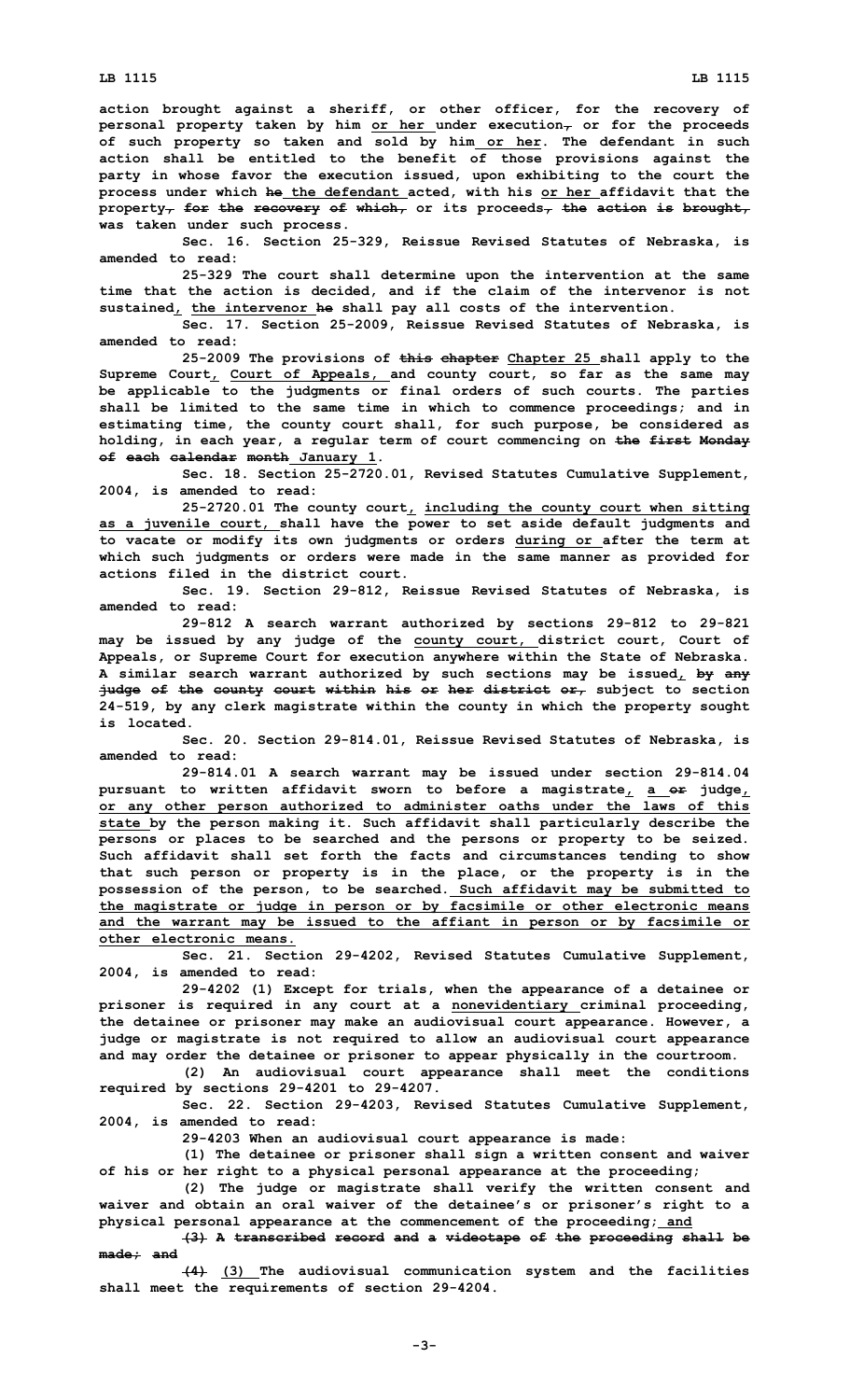**Sec. 23. Section 29-4204, Revised Statutes Cumulative Supplement, 2004, is amended to read:**

**29-4204 The audiovisual communication system and the facilities for an audiovisual court appearance shall:**

**(1) Operate so that the detainee or prisoner and the judge or magistrate can see each other simultaneously and converse with each other verbally and documents can be transmitted by facsimile equipment between the judge or magistrate and the detainee or prisoner;**

**(2) Operate so that the detainee or prisoner and his or her counsel, if any, are both physically in the same location during the audiovisual court appearance; or if the detainee or prisoner waives the right to have counsel physically present and the detainee or prisoner and his or her counsel are in different locations, operate so that the detainee or prisoner and counsel can communicate privately and confidentially by way of telephone and be allowed to confidentially fax transmit papers back and forth; and**

**(3) Be at locations conducive to judicial proceedings. Audiovisual court proceedings may be conducted in the courtroom, the judge's or magistrate's chambers, or any other location suitable for audiovisual communications. The locations shall be sufficiently lighted for use of the audiovisual equipment. The location provided for the judge or magistrate to preside shall be accessible to the public and shall be operated so that interested persons have an opportunity to observe the proceeding. ; and**

**(4) Have at least two video cameras, one to record the detainee or prisoner and one to record the judge or magistrate. The cameras must also be capable of recording counsel and witnesses as necessary. There shall be at least two television monitors so that the detainee or prisoner and the judge or magistrate can observe the proceeding at each other's location simultaneously. There shall be facsimile equipment at both the detainee's or prisoner's location and at the judge's or magistrate's location.**

**Sec. 24. Section 29-4205, Revised Statutes Cumulative Supplement, 2004, is amended to read:**

**29-4205 In <sup>a</sup> proceeding in which an audiovisual court appearance is made:**

**(1) Facsimile signatures or electronically reproduced signatures are acceptable for purposes of releasing the detainee or prisoner from custody; however, actual signed copies of the release documents must be promptly filed with the court and the detainee or prisoner must promptly be provided with <sup>a</sup> copy of all documents which the detainee or prisoner signs; and**

**(2) <sup>A</sup> copy of the videotape of such proceeding shall be made upon written request of the detainee or prisoner or the prosecutor if the request is received by the court within thirty days of the date of the proceeding. The original videotape may be destroyed one year after the date of the proceeding unless an appeal is taken, in which case the original videotape shall be preserved until all appeals are concluded.**

**(2) The audiovisual appearance shall not be videotaped. The record of the court reporter or stenographer shall be the official and sole record of the proceeding; and**

**(3) On motion of the defendant detainee or prisoner or the prosecuting attorney or in the court's discretion, the court may terminate an audiovisual appearance and require an appearance by the detainee or prisoner.**

**Sec. 25. Section 29-4206, Revised Statutes Cumulative Supplement, 2004, is amended to read:**

**29-4206 The district courts may accept <sup>a</sup> written waiver of arraignment and plea of not guilty from any defendant. arraignments in writing if the detainee or prisoner has entered <sup>a</sup> not guilty plea in county court. The arraignment form shall contain the necessary consent and waiver of the right to <sup>a</sup> physical appearance, and shall be signed by the detainee or prisoner defendant and his or her counsel of record, if any, and shall be filed with the clerk of the court.**

**Sec. 26. Section 29-4207, Revised Statutes Cumulative Supplement, 2004, is amended to read:**

**29-4207 The Supreme Court shall may promulgate rules of practice and procedure for implementation of sections 29-4201 to 29-4207.**

**Sec. 27. Section 30-2603, Reissue Revised Statutes of Nebraska, is amended to read:**

**30-2603 Any person under <sup>a</sup> duty to pay or deliver money or personal property to <sup>a</sup> minor may perform this duty, in amounts not exceeding ten twenty-five thousand dollars per annum, by paying or delivering the money or property to:**

**(1) The minor, if he or she has attained the age of eighteen years or is married;**

**(2) Any person having the care and custody of the minor with whom**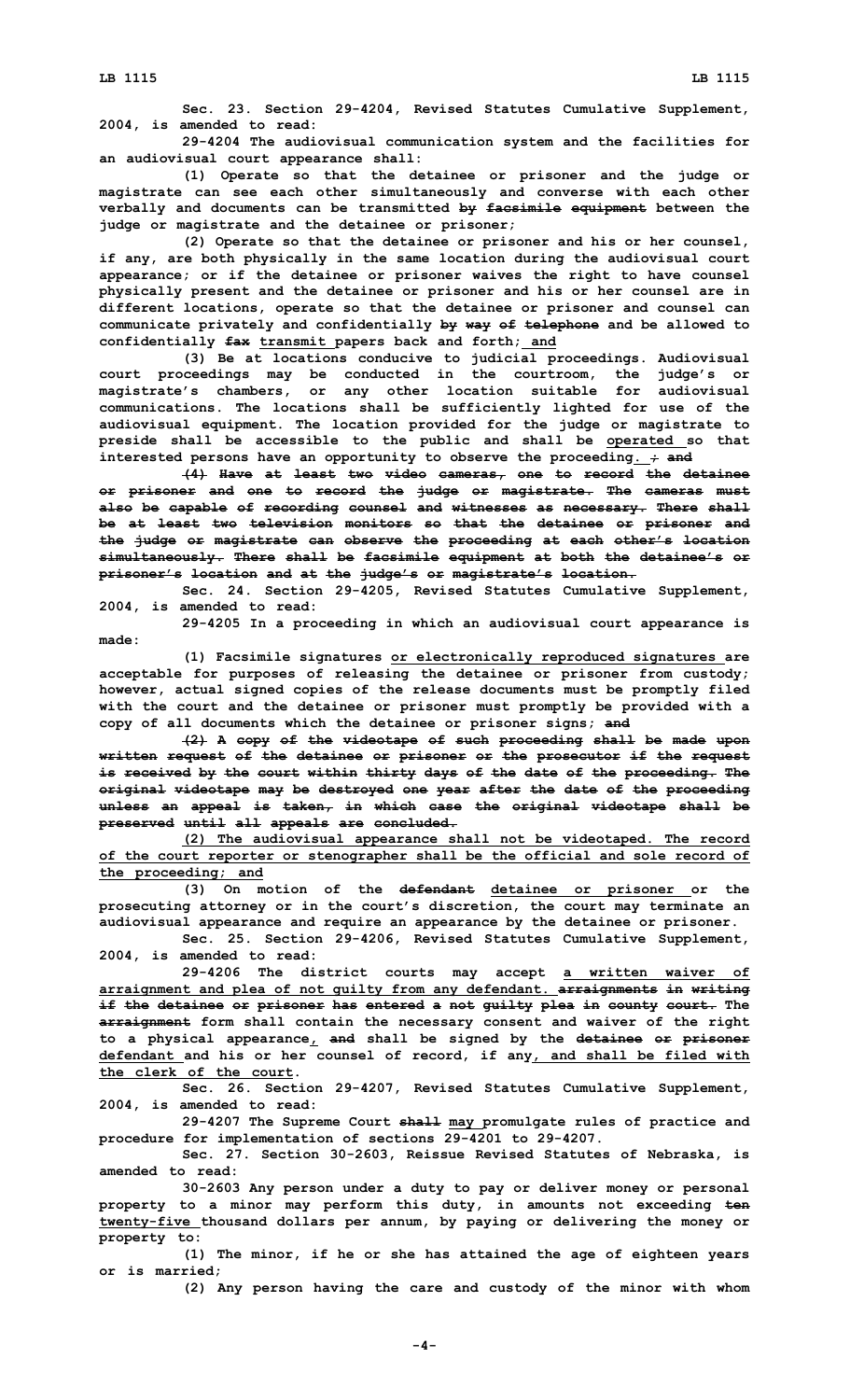**the minor resides;**

**(3) <sup>A</sup> guardian of the minor; or**

**(4) <sup>A</sup> financial institution incident to <sup>a</sup> deposit in <sup>a</sup> federally insured savings account in the sole name of the minor and giving notice of the deposit to the minor.**

**This section does not apply if the person making payment or delivery has actual knowledge that <sup>a</sup> conservator has been appointed or proceedings for appointment of <sup>a</sup> conservator of the estate of the minor are pending. The persons, other than the minor or any financial institution under subdivision (4) of this section, receiving money or property for <sup>a</sup> minor are obligated to apply the money to the support and education of the minor but may not pay themselves except by way of reimbursement for out-of-pocket expenses for goods and services necessary for the minor's support. Any excess sums shall be preserved for future support of the minor, and any balance not so used and any property received for the minor must be turned over to the minor when he or she attains majority. Persons who pay or deliver in accordance with provisions of this section are not responsible for the proper application thereof.**

**Sec. 28. Section 42-108, Reissue Revised Statutes of Nebraska, is amended to read:**

**42-108 Every judge, retired judge, or clerk magistrate, or retired clerk magistrate, and every preacher of the gospel authorized by the usages of the church to which he or she belongs to solemnize marriages, may perform the marriage ceremony in this state. Every such person performing the marriage ceremony shall make <sup>a</sup> return of his or her proceedings in the premises, showing the names and residences of at least two witnesses who were present at such marriage. The return shall be made to the county clerk who issued the license within fifteen days after such marriage has been performed. The county clerk shall record the return or cause it to be recorded in the same book where the marriage license is recorded.**

**Sec. 29. Section 42-116, Reissue Revised Statutes of Nebraska, is amended to read:**

**42-116 The original certificate and record of marriage made by the minister, officer, or person, as prescribed in sections 42-101 to 42-117, and the record thereof, made as prescribed, or <sup>a</sup> copy of such record, duly certified by such officer, or an abstract of marriage as defined in section 71-601.01, shall be received in all courts and places as presumptive evidence of the fact of such marriage.**

**Sec. 30. Section 42-371.01, Reissue Revised Statutes of Nebraska, is amended to read:**

**42-371.01 (1) An obligor's duty to pay child support for <sup>a</sup> child terminates when (a) the child reaches nineteen years of age, (b) the child marries, (c) the child dies, or (d) the child is emancipated by <sup>a</sup> court of competent jurisdiction, unless the court order for child support specifically extends child support after such circumstances.**

**(2) The termination of child support does not relieve the obligor from the duty to pay any unpaid child support obligations owed or in arrears.**

**(3) The obligor may provide written application for termination of <sup>a</sup> child support order when the child being supported reaches nineteen years of age, marries, dies, or is otherwise emancipated. The application shall be filed with the clerk of the district court where child support was ordered. A certified copy of the birth certificate, marriage license, death certificate, or court order of emancipation or an abstract of marriage as defined in section 71-601.01 shall accompany the application for termination of the child support. The clerk of the district court shall send notice of the filing of the child support termination application to the last-known address of the obligee. The notice shall inform the obligee that if he or she does not file <sup>a</sup> written objection within thirty days after the date the notice was mailed, child support may be terminated without further notice. The court shall terminate child support if no written objection has been filed within thirty days after the date the clerk's notice to the obligee was mailed, the forms and procedures have been complied with, and the court believes that <sup>a</sup> hearing on the matter is not required.**

**(4) The State Court Administrator shall develop uniform procedures and forms to be used to terminate child support.**

**Sec. 31. Section 43-247, Reissue Revised Statutes of Nebraska, is amended to read:**

**43-247 The juvenile court shall have exclusive original jurisdiction as to any juvenile defined in subdivision (1) of this section who is under the age of sixteen, as to any juvenile defined in subdivision (3) of this section, and as to the parties and proceedings provided in subdivisions (5), (6), and (8) of this section. As used in this section, all references to the juvenile's age shall be the age at the time the act which occasioned**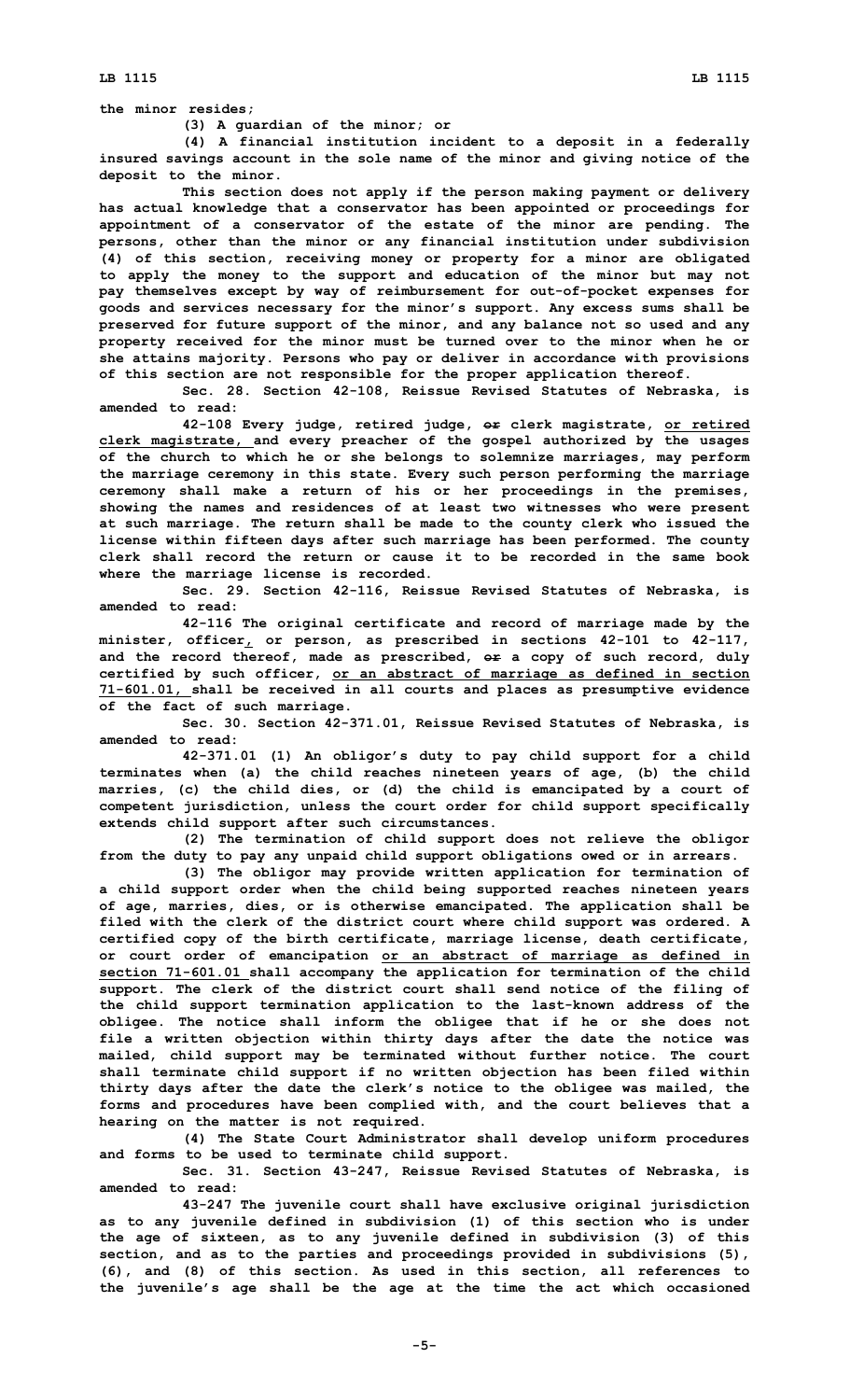**the juvenile court action occurred. The juvenile court shall have concurrent original jurisdiction with the district court as to any juvenile defined in subdivision (2) of this section. The juvenile court shall have concurrent original jurisdiction with the district court and county court as to any juvenile defined in subdivision (1) of this section who is age sixteen or seventeen, any juvenile defined in subdivision (4) of this section, and any proceeding under subdivision (7) or (11) of this section. The juvenile court shall have concurrent original jurisdiction with the county court as to any proceeding under subdivision (9) or (10) of this section. Notwithstanding any disposition entered by the juvenile court under the Nebraska Juvenile Code, the juvenile court's jurisdiction over any individual adjudged to be within the provisions of this section shall continue until the individual reaches the age of majority or the court otherwise discharges the individual from its jurisdiction.**

**The juvenile court in each county as herein provided shall have jurisdiction of:**

**(1) Any juvenile who has committed an act other than <sup>a</sup> traffic offense which would constitute a misdemeanor or an infraction under the laws of this state, or violation of <sup>a</sup> city or village ordinance;**

**(2) Any juvenile who has committed an act which would constitute <sup>a</sup> felony under the laws of this state;**

**(3) Any juvenile (a) who is homeless or destitute, or without proper support through no fault of his or her parent, guardian, or custodian; who is abandoned by his or her parent, guardian, or custodian; who lacks proper parental care by reason of the fault or habits of his or her parent, guardian, or custodian; whose parent, guardian, or custodian neglects or refuses to provide proper or necessary subsistence, education, or other care necessary for the health, morals, or well-being of such juvenile; whose parent, guardian, or custodian is unable to provide or neglects or refuses to provide special care made necessary by the mental condition of the juvenile; or who is in <sup>a</sup> situation or engages in an occupation dangerous to life or limb or injurious to the health or morals of such juvenile, (b) who, by reason of being wayward or habitually disobedient, is uncontrolled by his or her parent, guardian, or custodian; who deports himself or herself so as to injure or endanger seriously the morals or health of himself, herself, or others; or who is habitually truant from home or school, or (c) who is mentally ill and dangerous as defined in section 71-908;**

**(4) Any juvenile who has committed an act which would constitute <sup>a</sup> traffic offense as defined in section 43-245;**

**(5) The parent, guardian, or custodian who has custody of any juvenile described in this section;**

**(6) The proceedings for termination of parental rights as provided in the Nebraska Juvenile Code;**

**(7) The proceedings for termination of parental rights as provided in section 42-364;**

**(8) Any juvenile who has been voluntarily relinquished, pursuant to section 43-106.01, to the Department of Health and Human Services or any child placement agency licensed by the Department of Health and Human Services;**

**(9) Any juvenile who was <sup>a</sup> ward of the juvenile court at the inception of his or her guardianship and whose guardianship has been disrupted or terminated;**

**(10) The adoption or guardianship proceedings for <sup>a</sup> child over which the juvenile court already has jurisdiction under another provision of the Nebraska Juvenile Code; and**

**(11) The paternity determination for <sup>a</sup> child over which the juvenile court already has jurisdiction.**

**Notwithstanding the provisions of the Nebraska Juvenile Code, the determination of jurisdiction over any Indian child as defined in section 43-1503 shall be subject to the Nebraska Indian Child Welfare Act; and the district court shall have exclusive jurisdiction in proceedings brought pursuant to section 71-510.**

**Sec. 32. Section 43-2,129, Reissue Revised Statutes of Nebraska, is amended to read:**

**43-2,129 Sections 43-245 to 43-2,129 and section 33 of this act shall be known and may be cited as the Nebraska Juvenile Code.**

**Sec. 33. The separate juvenile court and the county court sitting as <sup>a</sup> juvenile court shall have the power to vacate or modify its own judgments or orders during or after the term at which such judgments or orders were made in the same manner as provided for actions filed in the district court.**

**Sec. 34. Section 43-1314, Reissue Revised Statutes of Nebraska, is amended to read:**

**43-1314 Except as otherwise provided in the Nebraska Indian Child**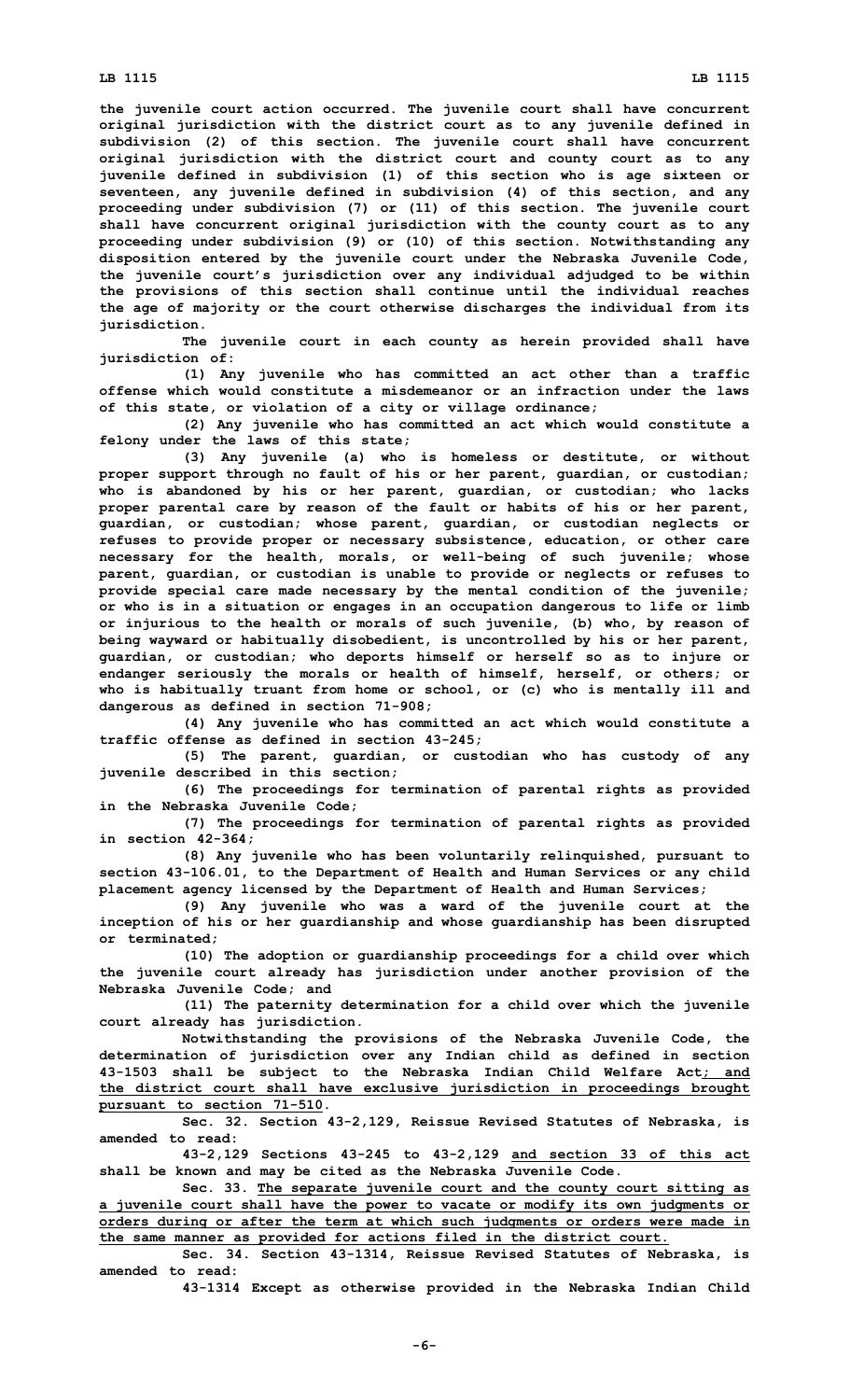## **LB 1115 LB 1115**

**Welfare Act, notice of the court review and the right of participation in all court reviews pertaining to <sup>a</sup> child in <sup>a</sup> foster care placement shall be provided by the court having jurisdiction over such child for the purposes of foster care placement either in court, by mail, or in such other manner as the court may direct. Such notice shall be provided to all of the following that are applicable to the case: (1) The person charged with the care of such child; (2) the child's parents or guardian unless the parental rights of the parents have been terminated by court action as provided in section 43-292 or 43-297; (3) the foster child if age fourteen or over; (4) the foster parent or parents of the foster child; (5) the guardian ad litem of the foster child; and (6) the state board; (7) . Notice of the court review shall also be provided to the preadoptive parent; and (8) the or relative providing care for the child. Notice to the foster parent, preadoptive parent, or relative providing care shall not be construed to require that such foster parent, preadoptive parent, or relative be made is <sup>a</sup> necessary party to the review. The court may inquire into the well-being of the foster child by asking questions of the foster parent, preadoptive parent, or relative providing care for the child. solely on the basis of such notice and opportunity to be heard.**

**Sec. 35. Section 44-3311, Reissue Revised Statutes of Nebraska, is amended to read:**

**44-3311 The director shall report to the Counsel for Discipline of the Nebraska Supreme Court any information of possible instances of overcharging for legal services, incompetence, or violations of the code of professional responsibility Nebraska Rules of Professional Conduct by lawyers who provide services in connection with <sup>a</sup> legal expense insurance policy.**

**Sec. 36. Section 71-507, Reissue Revised Statutes of Nebraska, is amended to read:**

**71-507 For purposes of sections 71-507 to 71-513:**

**(1) Alternate facility means <sup>a</sup> facility other than <sup>a</sup> health care facility that receives <sup>a</sup> patient transported to the facility by an emergency services provider;**

**(2) Department means the Department of Health and Human Services Regulation and Licensure;**

**(3) Designated physician means the physician representing the emergency services provider as identified by name, address, and telephone number on the significant exposure report form. The designated physician shall serve as the contact for notification in the event an emergency services provider believes he or she has had significant exposure to an infectious disease or condition. Each emergency services provider shall designate <sup>a</sup> physician as provided in subsection (2) of section 71-509;**

**(4) Emergency services provider means an out-of-hospital emergency care provider certified pursuant to the Emergency Medical Services Act, <sup>a</sup> sheriff, <sup>a</sup> deputy sheriff, <sup>a</sup> police officer, <sup>a</sup> state highway patrol officer, <sup>a</sup> funeral director, <sup>a</sup> paid or volunteer firefighter, <sup>a</sup> school district employee, and <sup>a</sup> person rendering emergency care gratuitously as described in section 25-21,186;**

**(5) Funeral director means <sup>a</sup> person licensed under section 71-1302 or an employee of such <sup>a</sup> person with responsibility for transport or handling of <sup>a</sup> deceased human;**

**(6) Funeral establishment means <sup>a</sup> business licensed under section 71-1327;**

**(7) Health care facility has the meaning found in sections 71-419, 71-420, 71-424, and 71-429 or any facility that receives patients of emergencies who are transported to the facility by emergency services providers;**

**(8) Infectious disease or condition means hepatitis B, hepatitis C, meningococcal meningitis, active pulmonary tuberculosis, human immunodeficiency virus, diphtheria, plague, hemorrhagic fevers, rabies, and such other diseases as the department may by rule and regulation specify;**

**(9) Patient means an individual who is sick, injured, wounded, deceased, or otherwise helpless or incapacitated;**

**(10) Patient's attending physician means the physician having the primary responsibility for the patient as indicated on the records of <sup>a</sup> health care facility;**

**(11) Provider agency means any law enforcement agency, fire department, emergency medical service, funeral establishment, or other entity which employs or directs emergency services providers or public safety officials;**

**(12) Public safety official means <sup>a</sup> sheriff, <sup>a</sup> deputy sheriff, <sup>a</sup> police officer, <sup>a</sup> state highway patrol officer, <sup>a</sup> paid or volunteer firefighter, <sup>a</sup> school district employee, and any civilian law enforcement employee or volunteer performing his or her duties, other than those as an**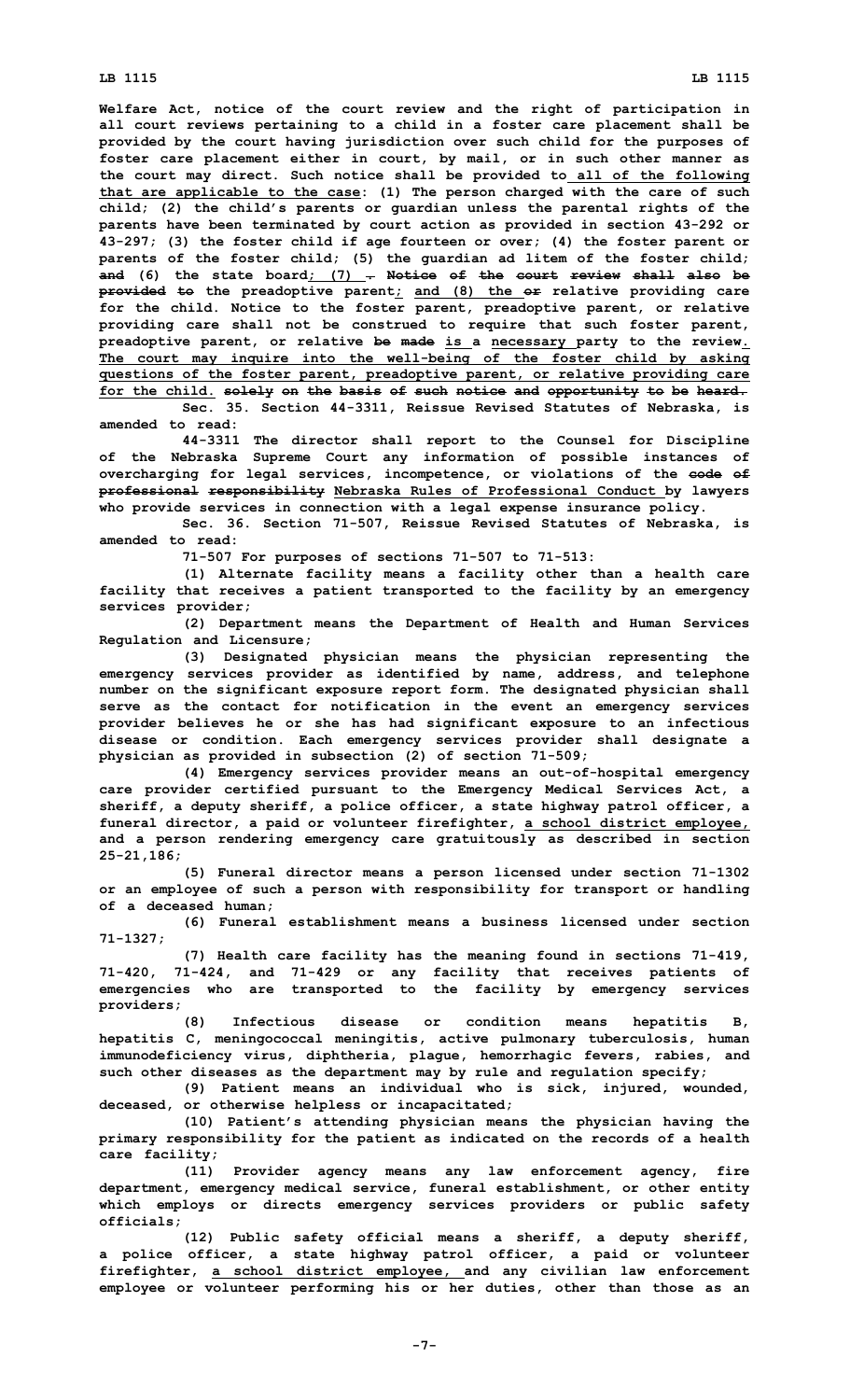**emergency services provider;**

**(13) Responsible person means an individual who has been designated by an alternate facility to carry out the facility's responsibilities under sections 71-507 to 71-513. <sup>A</sup> responsible person may be designated on <sup>a</sup> case-by-case basis;**

**(14) Significant exposure means <sup>a</sup> situation in which the body fluids, including blood, saliva, urine, respiratory secretions, or feces, of <sup>a</sup> patient or individual have entered the body of an emergency services provider or public safety official through <sup>a</sup> body opening including the mouth or nose, <sup>a</sup> mucous membrane, or <sup>a</sup> break in skin from cuts or abrasions, from <sup>a</sup> contaminated needlestick or scalpel, from intimate respiratory contact, or through any other situation when the patient's or individual's body fluids may have entered the emergency services provider's or public safety official's body or when an airborne pathogen may have been transmitted from the patient or individual to the emergency services provider or public safety official; and**

**(15) Significant exposure report form means the form used by the emergency services provider to document information necessary for notification of significant exposure to an infectious disease or condition.**

**Sec. 37. Section 71-510, Reissue Revised Statutes of Nebraska, is amended to read:**

**71-510 (1) The patient or individual shall be informed that he or she has the right to consent to the test for presence of an infectious disease or condition and that if the patient or individual refuses the test, such refusal will be communicated to the emergency services provider or public safety official.**

**(2) If the patient or individual is unconscious or incapable of signing an informed consent form, the consent may be obtained from the patient's or individual's next of kin or legal guardian.**

**(3) If an emergency services provider has <sup>a</sup> significant exposure which, in the opinion of the designated physician, could involve the transmission of hepatitis B, hepatitis C, or human immunodeficiency virus, the patient's attending physician shall initiate the necessary diagnostic blood tests of the patient. If the patient or patient's representative refuses to grant consent for such test and <sup>a</sup> sample of the patient's blood is available, the blood shall be tested for hepatitis B, hepatitis C, or human immunodeficiency virus. If the patient or patient's guardian refuses to grant consent and <sup>a</sup> sample of the patient's blood is not available, the patient's refusal shall be communicated to the designated physician who shall inform the emergency services provider. The emergency services provider may petition the district court for an order mandating that the test be performed.**

**(4) If <sup>a</sup> public safety official believes he or she has had <sup>a</sup> significant exposure while performing his or her duties, other than those as an emergency services provider, which, in the opinion of <sup>a</sup> physician, could involve exposure to an infectious disease or condition, the public safety official or the provider agency which employs or directs him or her may (a) request the individual who may have transmitted the infectious disease or condition to consent to having the necessary diagnostic blood tests performed or (b) if the individual refuses to consent to such tests, petition the district court for an order mandating that the necessary diagnostic blood tests of such individual be performed.**

**(5) If <sup>a</sup> patient or individual is deceased, no consent shall be required to test for the presence of an infectious disease or condition.**

**(6) If the State of Nebraska serves as guardian for the patient or individual and refuses to grant consent to test for the presence of an infectious disease or condition, the state as guardian (a) shall be subject to the jurisdiction of the district court upon the filing of <sup>a</sup> petition for an order mandating that the test be performed and (b) shall not have sovereign immunity in such suit or proceeding.**

**Sec. 38. Section 71-601.01, Revised Statutes Supplement, 2005, is amended to read:**

**71-601.01 For purposes of the Vital Statistics Act:**

**(1) Abstract of marriage means <sup>a</sup> certified document that summarizes the facts of marriage, including, but not limited to, the name of the bride and groom, the date of the marriage, the place of the marriage, and the name of the office filing the original marriage license. An abstract of marriage does not include signatures;**

**(2) Certificate means the record of <sup>a</sup> vital event;**

**(2) (3) Certification means the process of recording, filing, amending, or preserving <sup>a</sup> certificate, which process may be by any means, including, but not limited to, microfilm, electronic, imaging, photographic, typewritten, or other means designated by the department; and**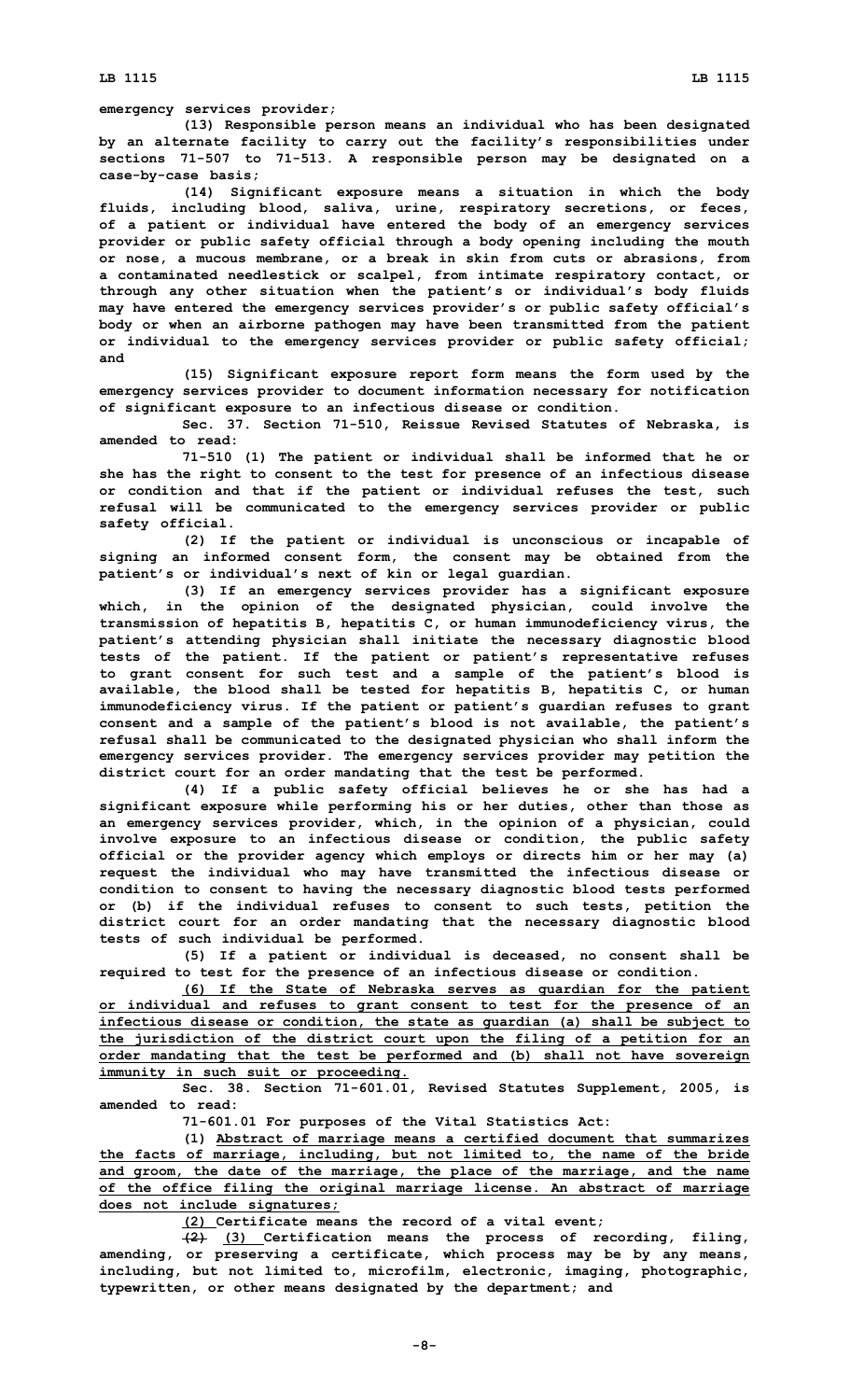**(3) (4) Department means the Department of Health and Human Services Finance and Support.**

**Sec. 39. Section 71-612, Revised Statutes Cumulative Supplement, 2004, is amended to read:**

**71-612 (1) The Director of Finance and Support, as the State Registrar, through the Department of Health and Human Services Finance and Support shall preserve permanently and index all certificates received. The department shall supply to any applicant for any proper purpose, as defined by rules and regulations of the department, <sup>a</sup> certified copy of the record of any birth, death, marriage, annulment, or dissolution of marriage registered or an abstract of marriage. The department shall supply <sup>a</sup> copy of <sup>a</sup> public vital record for viewing purposes at its office upon an application signed by the applicant and upon proof of the identity of the applicant. The application may include the name, address, and telephone number of the applicant, purpose for viewing each record, and other information as may be prescribed by the department by rules and regulations to protect the integrity of vital records and prevent their fraudulent use. Except as provided in subsections (2), (3), (5), (6), and (7) of this section, the department shall be entitled to charge and collect in advance <sup>a</sup> fee of seven dollars to be paid by the applicant for each certified copy or abstract of marriage supplied to the applicant or for any search made at the applicant's request for access to or <sup>a</sup> certified copy of any record or abstract of marriage, whether or not the record or abstract is found on file with the department.**

**(2) The department shall, free of charge, search for and furnish <sup>a</sup> certified copy of any record or abstract of marriage on file with the department upon the request of (a) the United States Department of Veterans Affairs or any lawful service organization empowered to represent veterans if the copy of the record or abstract of marriage is to be issued, for the welfare of any member or veteran of the armed forces of the United States or in the interests of any member of his or her family, in connection with <sup>a</sup> claim growing out of service in the armed forces of the nation or (b) the Military Department.**

**(3) The Department of Health and Human Services Finance and Support may, free of charge, search for and furnish <sup>a</sup> certified copy of any record or abstract of marriage on file with the department when in the opinion of the Director of Finance and Support it would be <sup>a</sup> hardship for the claimant of old age, survivors, or disability benefits under the federal Social Security Act to pay the fee provided in this section.**

**(4) <sup>A</sup> strict account shall be kept of all funds received by the department. Funds received pursuant to subsections (1), (5), (6), and (8) of this section shall be remitted to the State Treasurer for credit to the Department of Health and Human Services Finance and Support Cash Fund. Money credited to the fund pursuant to this section shall be used for the purpose of administering the laws relating to vital statistics and may be used to create <sup>a</sup> petty cash fund administered by the department to facilitate the payment of refunds to individuals who apply for copies or abstracts of records. The petty cash fund shall be subject to section 81-104.01, except that the amount in the petty cash fund shall not be less than twenty-five dollars nor more than one thousand dollars.**

**(5) The department shall, upon request, conduct <sup>a</sup> search of death certificates for stated individuals for the Nebraska Medical Association or any of its allied medical societies or any inhospital staff committee pursuant to sections 71-3401 to 71-3403. If such death certificate is found, the department shall provide <sup>a</sup> noncertified copy. The department shall charge <sup>a</sup> fee for each search or copy sufficient to cover its actual direct costs, except that the fee shall not exceed two dollars per individual search or copy requested.**

**(6) The department may permit use of data from vital records for statistical or research purposes under section 71-602 or disclose data from certificates or records to federal, state, county, or municipal agencies of government for use in administration of their official duties and charge and collect <sup>a</sup> fee that will recover the department's cost of production of the data. The department may provide access to public vital records for viewing purposes by electronic means, if available, under security provisions which shall assure the integrity and security of the records and data base and shall charge and collect <sup>a</sup> fee that shall recover the department's costs.**

**(7) In addition to the fees charged under subsection (1) of this section, the department shall charge and collect an additional fee of one dollar for any certified copy of the record of any birth or for any search made at the applicant's request for access to or <sup>a</sup> certified copy of any such record, whether or not the record is found on file with the department. Any county containing <sup>a</sup> city of the metropolitan class which has an established**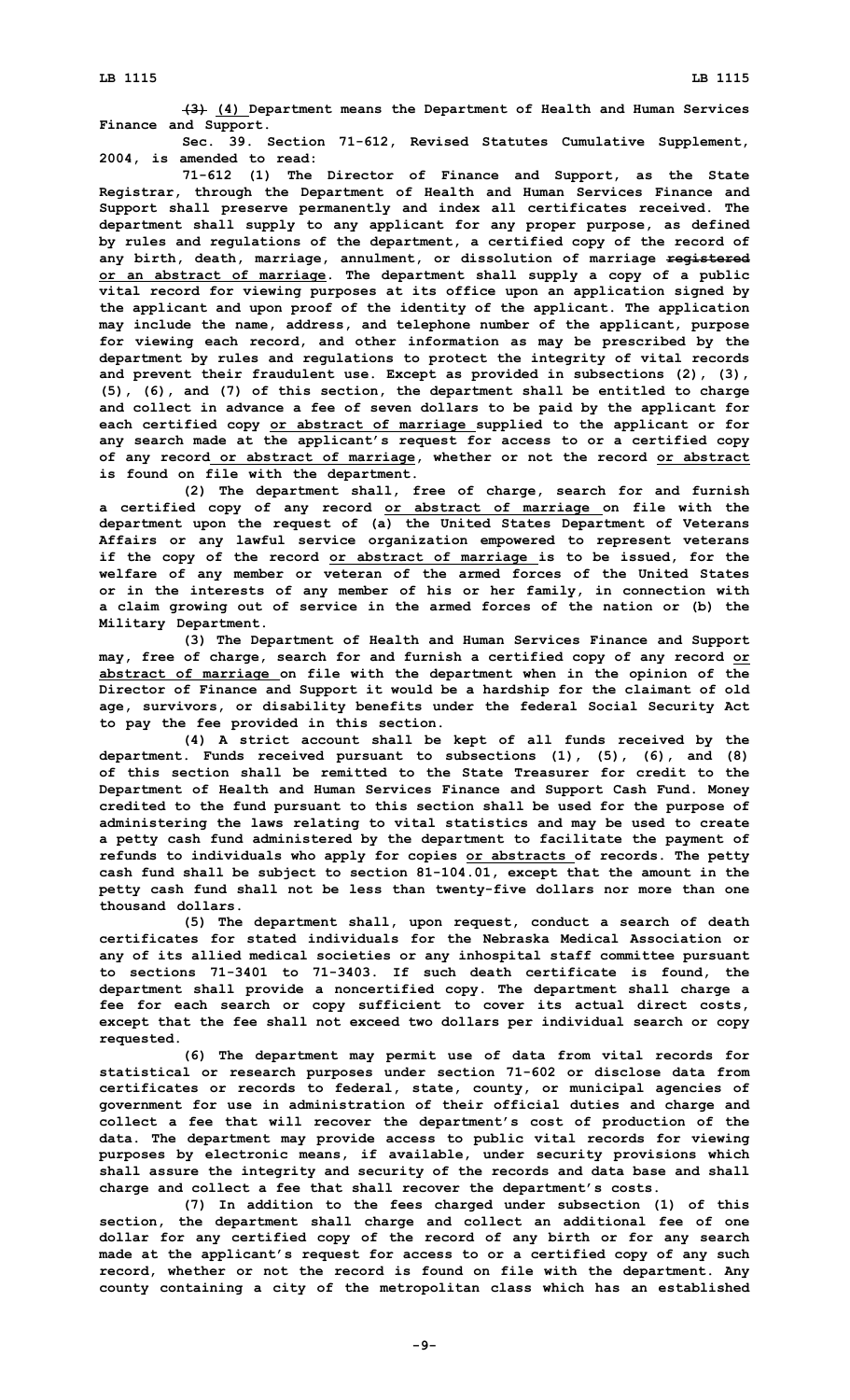**city-county or county health department pursuant to sections 71-1626 to 71-1636 which has an established system of registering births and deaths shall charge and collect in advance <sup>a</sup> fee of one dollar for any certified copy of the record of any birth or for any search made at the applicant's request for such record, whether or not the record is found on file with the county. All fees collected under this subsection shall be remitted to the State Treasurer for credit to the Nebraska Child Abuse Prevention Fund.**

**(8) The department shall not charge other state agencies the fees authorized under subsections (1) and (7) of this section for automated review of any certificates or abstracts of marriage. The department shall charge and collect <sup>a</sup> fee from other state agencies for such automated review that will recover the department's cost.**

**Sec. 40. Section 71-628, Revised Statutes Cumulative Supplement, 2004, is amended to read:**

**71-628 In case of the legitimation of any child born in Nebraska by the subsequent marriage of such child's parents as provided in section 43-1406, the Department of Health and Human Services Finance and Support, upon the receipt of <sup>a</sup> certified copy of the marriage certificate or abstract of marriage of the parents and <sup>a</sup> statement of the parents acknowledging paternity, shall prepare <sup>a</sup> new certificate of birth in the new name of the child so legitimated, in substantially the same form as that used for other live births, and shall charge <sup>a</sup> filing fee of seven dollars. All such fees shall be remitted to the State Treasurer for credit to the Department of Health and Human Services Finance and Support Cash Fund. The department shall charge and collect an additional fee of one dollar for each new certificate of birth filed. All amounts collected from such additional fee shall be remitted to the State Treasurer for credit to the Nebraska Child Abuse Prevention Fund.**

**Sec. 41. Section 84-915.01, Reissue Revised Statutes of Nebraska, is amended to read:**

**84-915.01 (1) An agency shall maintain an official record of each contested case under the Administrative Procedure Act for at least four years following the date of the final order.**

**(2) The agency record shall consist only of:**

**(a) Notices of all proceedings;**

**(b) Any pleadings, motions, requests, preliminary or intermediate rulings and orders, and similar correspondence to or from the agency pertaining to the contested case;**

**(c) The record of the hearing before the agency, including all exhibits and evidence introduced during such hearing, <sup>a</sup> statement of matters officially noticed by the agency during the proceeding, and all proffers of proof and objections and rulings thereon; and**

**(d) The final order.**

**(3) Except as otherwise provided by law, the physical custody of the agency record shall be maintained by the agency. The agency shall permit the parties to inspect the agency record and obtain copies of the agency record.**

**(3) (4) Except to the extent that the act or another statute provides as otherwise provided by law, the agency record shall constitute the exclusive basis for agency action in contested cases under the act and for judicial review thereof.**

**Sec. 42. Section 84-917, Reissue Revised Statutes of Nebraska, is amended to read:**

**84-917 (1) Any person aggrieved by <sup>a</sup> final decision in <sup>a</sup> contested case, whether such decision is affirmative or negative in form, shall be entitled to judicial review under the Administrative Procedure Act. Nothing in this section shall be deemed to prevent resort to other means of review, redress, or relief provided by law.**

**(2)(a) Proceedings for review shall be instituted by filing <sup>a</sup> petition in the district court of the county where the action is taken within thirty days after the service of the final decision by the agency. All parties of record shall be made parties to the proceedings for review. If an agency's only role in <sup>a</sup> contested case is to act as <sup>a</sup> neutral factfinding body, the agency shall not be <sup>a</sup> party of record. In all other cases, the agency shall be <sup>a</sup> party of record. Summons shall be served within thirty days of the filing of the petition in the manner provided for service of <sup>a</sup> summons in section 25-510.02. If the agency whose decision is appealed from is not <sup>a</sup> party of record, the petitioner shall serve <sup>a</sup> copy of the petition and <sup>a</sup> request for preparation of the official record upon the agency within thirty days of the filing of the petition. The court, in its discretion, may permit other interested persons to intervene.**

**(b) <sup>A</sup> petition for review shall set forth: (i) The name and mailing address of the petitioner; (ii) the name and mailing address of the agency whose action is at issue; (iii) identification of the final decision at issue**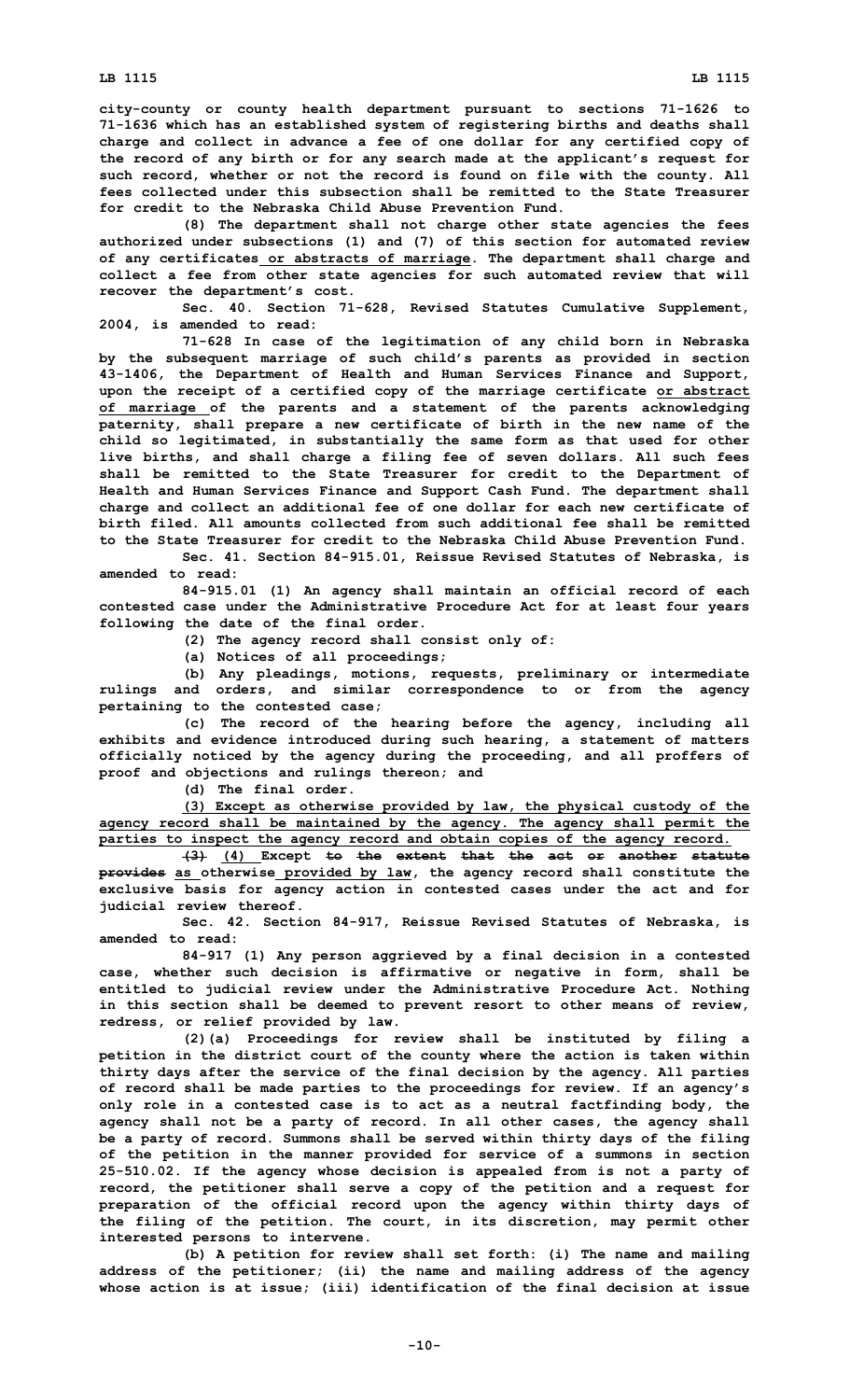**together with <sup>a</sup> duplicate copy of the final decision; (iv) identification of the parties in the contested case that led to the final decision; (v) facts to demonstrate proper venue; (vi) the petitioner's reasons for believing that relief should be granted; and (vii) <sup>a</sup> request for relief, specifying the type and extent of the relief requested.**

**(3) The filing of the petition or the service of summons upon such agency shall not stay enforcement of <sup>a</sup> decision. The agency may order <sup>a</sup> stay. The court may order <sup>a</sup> stay after notice of the application therefor to such agency and to all parties of record. If the agency has found that its action on an application for stay or other temporary remedies is justified to protect against <sup>a</sup> substantial threat to the public health, safety, or welfare, the court may not grant relief unless the court finds that: (a) The applicant is likely to prevail when the court finally disposes of the matter; (b) without relief, the applicant will suffer irreparable injuries; (c) the grant of relief to the applicant will not substantially harm other parties to the proceedings; and (d) the threat to the public health, safety, or welfare relied on by the agency is not sufficiently serious to justify the agency's action in the circumstances. The court may require the party requesting such stay to give bond in such amount and conditioned as the court may direct.**

**(4) Within thirty days after service of the petition or within such further time as the court for good cause shown may allow, the agency shall prepare and transmit to the court <sup>a</sup> certified copy of the official record of the proceedings had before the agency. Such official record shall include: (a) Notice of all proceedings; (b) any pleadings, motions, requests, preliminary or intermediate rulings and orders, and similar correspondence to or from the agency pertaining to the contested case; (c) the transcribed record of the hearing before the agency, including all exhibits and evidence introduced during such hearing, <sup>a</sup> statement of matters officially noticed by the agency during the proceeding, and all proffers of proof and objections and rulings thereon; and (d) the final order appealed from. The agency shall charge the petitioner with the reasonable direct cost or require the petitioner to pay the cost for preparing the official record for transmittal to the court in all cases except when the petitioner is not required to pay <sup>a</sup> filing fee. The agency may require payment or bond prior to the transmittal of the record.**

**(5)(a) When the petition instituting proceedings for review was filed in the district court before July 1, 1989, the review shall be conducted by the court without <sup>a</sup> jury on the record of the agency, and review may not be obtained of any issue that was not raised before the agency unless such issue involves one of the grounds for reversal or modification enumerated in subdivision (6)(a) of this section. When the petition instituting proceedings for review is filed in the district court on or after July 1, 1989, the review shall be conducted by the court without <sup>a</sup> jury de novo on the record of the agency.**

**(b) (b)(i) If the court determines that the interest of justice would be served by the resolution of any other issue not raised before the agency, the court may remand the case to the agency for further proceedings.**

**(ii) The agency shall affirm, modify, or reverse its findings and decision in the case by reason of the additional proceedings and shall file the decision following remand with the reviewing court. The agency shall serve <sup>a</sup> copy of the decision following remand upon all parties to the district court proceedings. The agency decision following remand shall become final unless <sup>a</sup> petition for further review is filed with the reviewing court within thirty days after the decision following remand being filed with the district court. The party filing the petition for further review shall serve <sup>a</sup> copy of the petition for further review upon all parties to the district court proceeding in accordance with section 25-534 within thirty days after the petition for further review is filed. Within thirty days after service of the petition for further review or within such further time as the court for good cause shown may allow, the agency shall prepare and transmit to the court <sup>a</sup> certified copy of the official record of the additional proceedings had before the agency following remand.**

**(6)(a) When the petition instituting proceedings for review was filed in the district court before July 1, 1989, the court may affirm the decision of the agency or remand the case for further proceedings, or it may reverse or modify the decision if the substantial rights of the petitioner may have been prejudiced because the agency decision is:**

**(i) In violation of constitutional provisions;**

**(ii) In excess of the statutory authority or jurisdiction of the agency;**

**(iii) Made upon unlawful procedure;**

**(iv) Affected by other error of law;**

**(v) Unsupported by competent, material, and substantial evidence in**